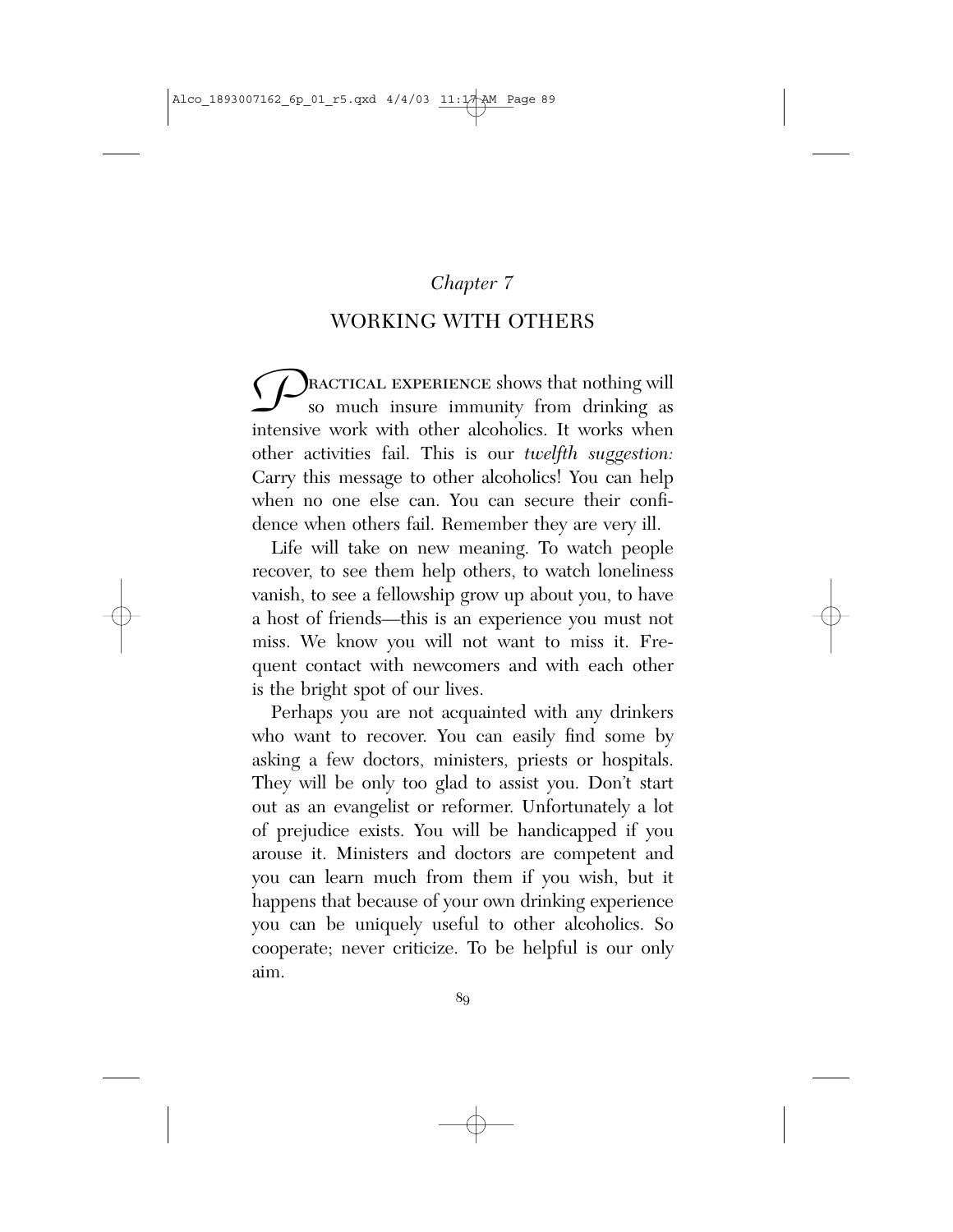When you discover a prospect for Alcoholics Anonymous, find out all you can about him. If he does not want to stop drinking, don't waste time trying to persuade him. You may spoil a later opportunity. This advice is given for his family also. They should be patient, realizing they are dealing with a sick person.

If there is any indication that he wants to stop, have a good talk with the person most interested in him usually his wife. Get an idea of his behavior, his problems, his background, the seriousness of his condition, and his religious leanings. You need this information to put yourself in his place, to see how you would like him to approach you if the tables were turned.

Sometimes it is wise to wait till he goes on a binge. The family may object to this, but unless he is in a dangerous physical condition, it is better to risk it. Don't deal with him when he is very drunk, unless he is ugly and the family needs your help. Wait for the end of the spree, or at least for a lucid interval. Then let his family or a friend ask him if he wants to quit for good and if he would go to any extreme to do so. If he says yes, then his attention should be drawn to you as a person who has recovered. You should be described to him as one of a fellowship who, as part of their own recovery, try to help others and who will be glad to talk to him if he cares to see you.

If he does not want to see you, never force yourself upon him. Neither should the family hysterically plead with him to do anything, nor should they tell him much about you. They should wait for the end of his next drinking bout. You might place this book where he can see it in the interval. Here no specific rule can be given. The family must decide these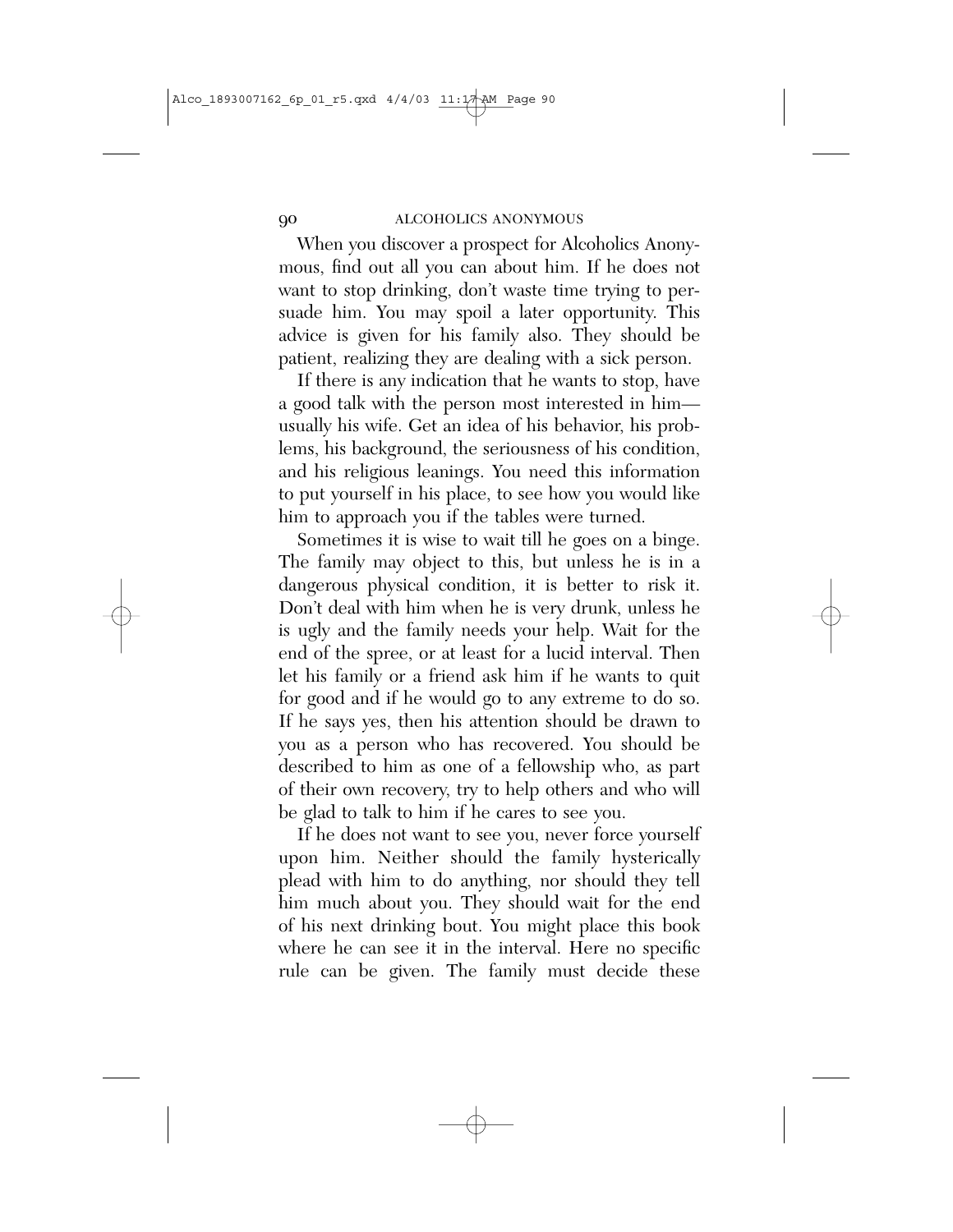things. But urge them not to be over-anxious, for that might spoil matters.

Usually the family should not try to tell your story. When possible, avoid meeting a man through his family. Approach through a doctor or an institution is a better bet. If your man needs hospitalization, he should have it, but not forcibly unless he is violent. Let the doctor, if he will, tell him he has something in the way of a solution.

When your man is better, the doctor might suggest a visit from you. Though you have talked with the family, leave them out of the first discussion. Under these conditions your prospect will see he is under no pressure. He will feel he can deal with you without being nagged by his family. Call on him while he is still jittery. He may be more receptive when depressed.

See your man alone, if possible. At first engage in general conversation. After a while, turn the talk to some phase of drinking. Tell him enough about your drinking habits, symptoms, and experiences to encourage him to speak of himself. If he wishes to talk, let him do so. You will thus get a better idea of how you ought to proceed. If he is not communicative, give him a sketch of your drinking career up to the time you quit. But say nothing, for the moment, of how that was accomplished. If he is in a serious mood dwell on the troubles liquor has caused you, being careful not to moralize or lecture. If his mood is light, tell him humorous stories of your escapades. Get him to tell some of his.

When he sees you know all about the drinking game, commence to describe yourself as an alcoholic.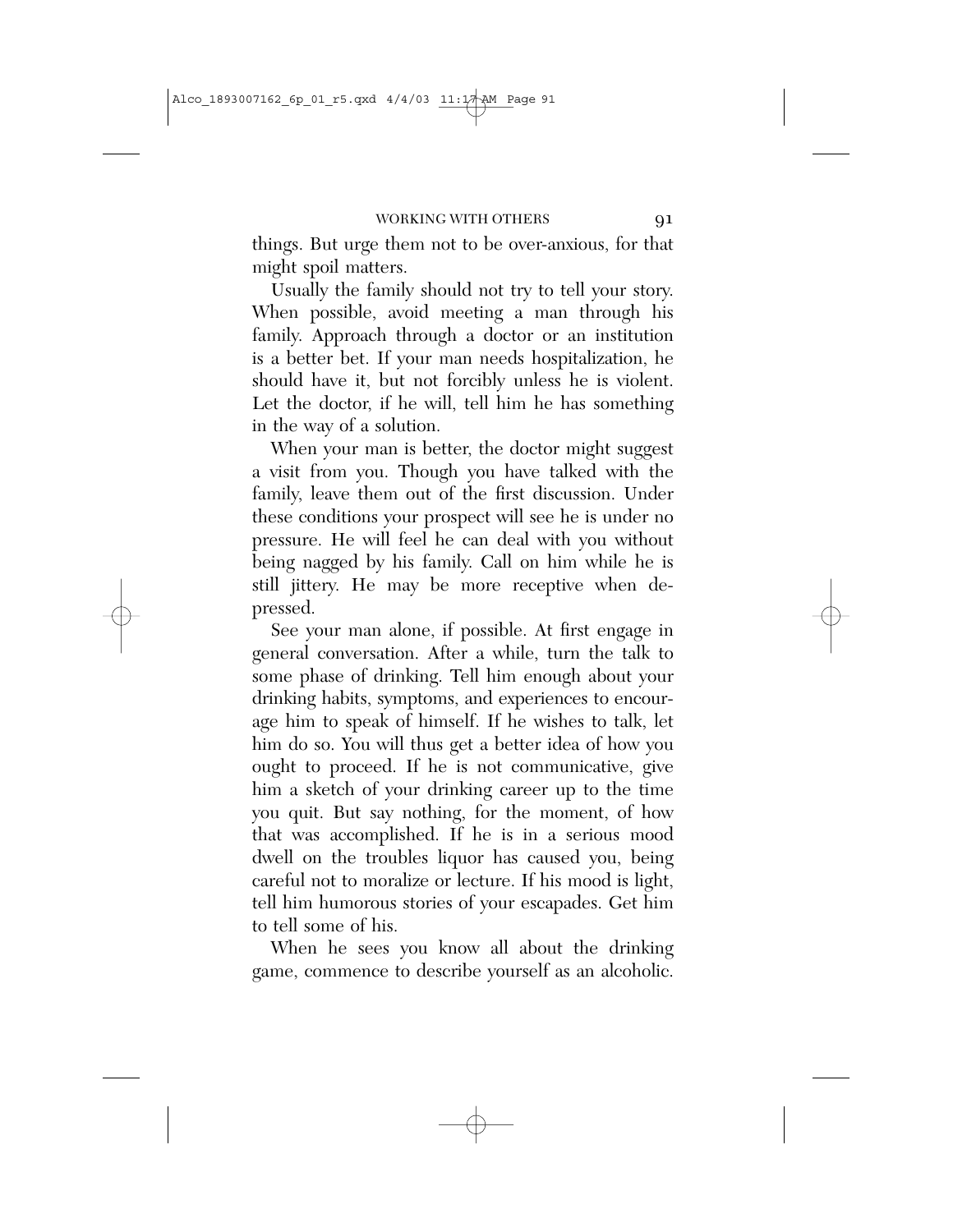Tell him how baffled you were, how you finally learned that you were sick. Give him an account of the struggles you made to stop. Show him the mental twist which leads to the first drink of a spree. We suggest you do this as we have done it in the chapter on alcoholism. If he is alcoholic, he will understand you at once. He will match your mental inconsistencies with some of his own.

If you are satisfied that he is a real alcoholic, begin to dwell on the hopeless feature of the malady. Show him, from your own experience, how the queer mental condition surrounding that first drink prevents normal functioning of the will power. Don't, at this stage, refer to this book, unless he has seen it and wishes to discuss it. And be careful not to brand him as an alcoholic. Let him draw his own conclusion. If he sticks to the idea that he can still control his drinking, tell him that possibly he can—if he is not too alcoholic. But insist that if he is severely afflicted, there may be little chance he can recover by himself.

Continue to speak of alcoholism as an illness, a fatal malady. Talk about the conditions of body and mind which accompany it. Keep his attention focussed mainly on your personal experience. Explain that many are doomed who never realize their predicament. Doctors are rightly loath to tell alcoholic patients the whole story unless it will serve some good purpose. But you may talk to him about the hopelessness of alcoholism because you offer a solution. You will soon have your friend admitting he has many, if not all, of the traits of the alcoholic. If his own doctor is willing to tell him that he is alcoholic, so much the better. Even though your protégé may not have en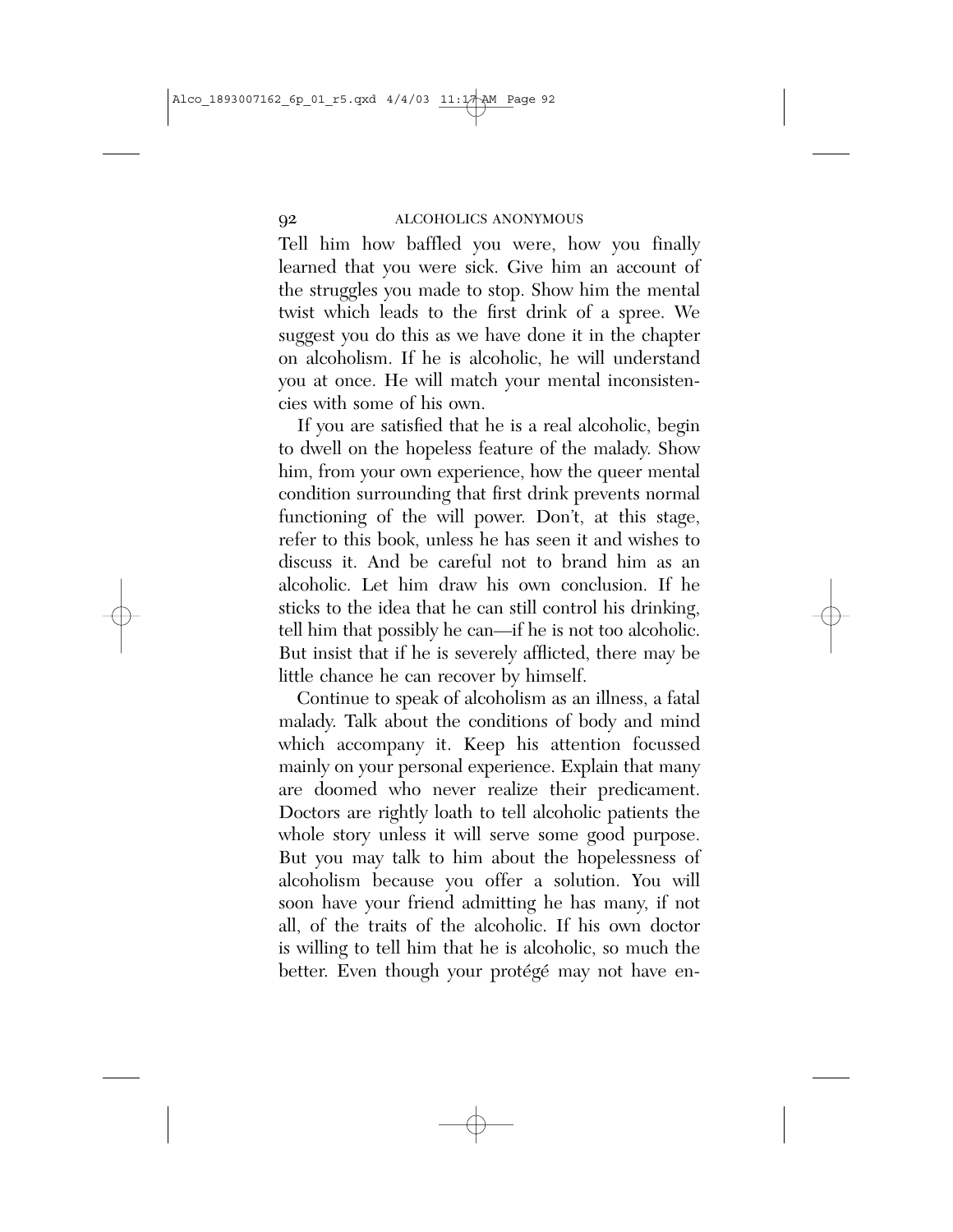tirely admitted his condition, he has become very curious to know how you got well. Let him ask you that question, if he will. *Tell him exactly what happened to you.* Stress the spiritual feature freely. If the man be agnostic or atheist, make it emphatic that *he does not have to agree with your conception of*  God. He can choose any conception he likes, provided it makes sense to him. *The main thing is that he be willing to believe in a Power greater than himself and that he live by spiritual principles.* 

When dealing with such a person, you had better use everyday language to describe spiritual principles. There is no use arousing any prejudice he may have against certain theological terms and conceptions about which he may already be confused. Don't raise such issues, no matter what your own convictions are.

Your prospect may belong to a religious denomination. His religious education and training may be far superior to yours. In that case he is going to wonder how you can add anything to what he already knows. But he will be curious to learn why his own convictions have not worked and why yours seem to work so well. He may be an example of the truth that faith alone is insufficient. To be vital, faith must be accompanied by self sacrifice and unselfish, constructive action. Let him see that you are not there to instruct him in religion. Admit that he probably knows more about it than you do, but call to his attention the fact that however deep his faith and knowledge, he could not have applied it or he would not drink. Perhaps your story will help him see where he has failed to practice the very precepts he knows so well. We represent no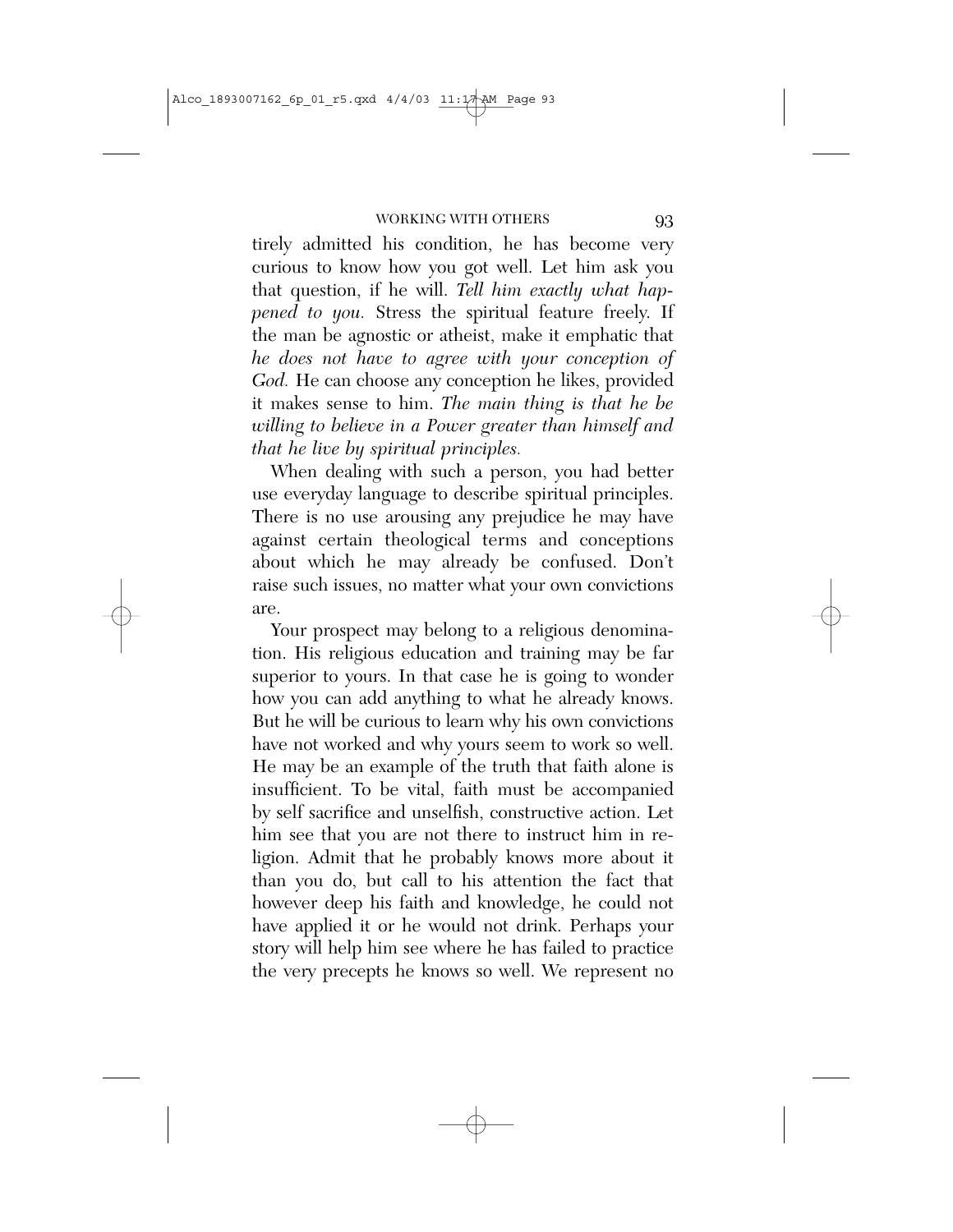particular faith or denomination. We are dealing only with general principles common to most denominations.

Outline the program of action, explaining how you made a self-appraisal, how you straightened out your past and why you are now endeavoring to be helpful to him. It is important for him to realize that your attempt to pass this on to him plays a vital part in your own recovery. Actually, he may be helping you more than you are helping him. Make it plain he is under no obligation to you, that you hope only that he will try to help other alcoholics when he escapes his own difficulties. Suggest how important it is that he place the welfare of other people ahead of his own. Make it clear that he is not under pressure, that he needn't see you again if he doesn't want to. You should not be offended if he wants to call it off, for he has helped you more than you have helped him. If your talk has been sane, quiet and full of human understanding, you have perhaps made a friend. Maybe you have disturbed him about the question of alcoholism. This is all to the good. The more hopeless he feels, the better. He will be more likely to follow your suggestions.

Your candidate may give reasons why he need not follow all of the program. He may rebel at the thought of a drastic housecleaning which requires discussion with other people. Do not contradict such views. Tell him you once felt as he does, but you doubt whether you would have made much progress had you not taken action. On your first visit tell him about the Fellowship of Alcoholics Anonymous. If he shows interest, lend him your copy of this book.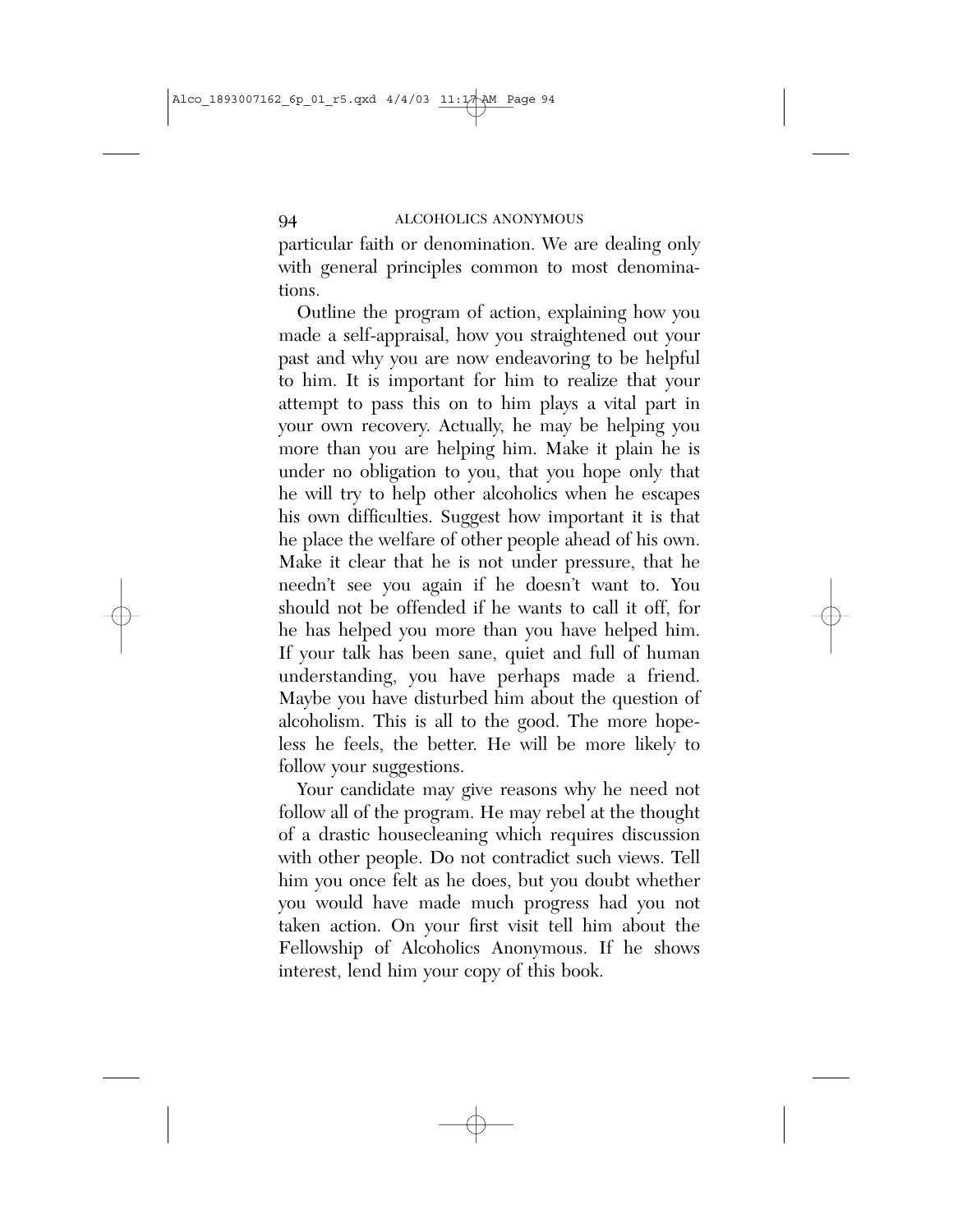Unless your friend wants to talk further about himself, do not wear out your welcome. Give him a chance to think it over. If you do stay, let him steer the conversation in any direction he likes. Sometimes a new man is anxious to proceed at once, and you may be tempted to let him do so. This is sometimes a mistake. If he has trouble later, he is likely to say you rushed him. You will be most successful with alcoholics if you do not exhibit any passion for crusade or reform. Never talk down to an alcoholic from any moral or spiritual hilltop; simply lay out the kit of spiritual tools for his inspection. Show him how they worked with you. Offer him friendship and fellowship. Tell him that if he wants to get well you will do anything to help.

If he is not interested in your solution, if he expects you to act only as a banker for his financial difficulties or a nurse for his sprees, you may have to drop him until he changes his mind. This he may do after he gets hurt some more.

If he is sincerely interested and wants to see you again, ask him to read this book in the interval. After doing that, he must decide for himself whether he wants to go on. He should not be pushed or prodded by you, his wife, or his friends. If he is to find God, the desire must come from within.

If he thinks he can do the job in some other way, or prefers some other spiritual approach, encourage him to follow his own conscience. We have no monopoly on God; we merely have an approach that worked with us. But point out that we alcoholics have much in common and that you would like, in any case, to be friendly. Let it go at that.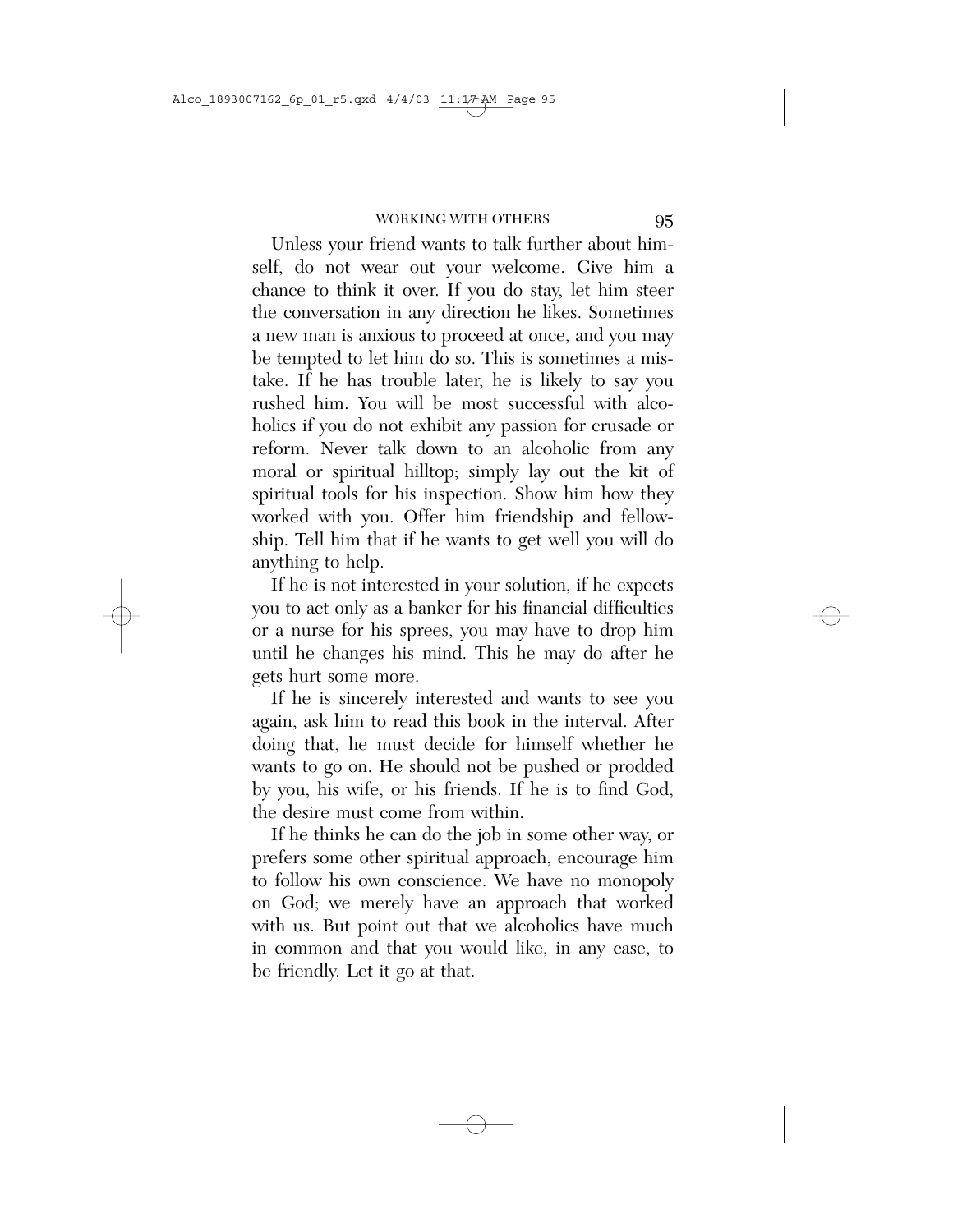Do not be discouraged if your prospect does not respond at once. Search out another alcoholic and try again. You are sure to find someone desperate enough to accept with eagerness what you offer. We find it a waste of time to keep chasing a man who cannot or will not work with you. If you leave such a person alone, he may soon become convinced that he cannot recover by himself. To spend too much time on any one situation is to deny some other alcoholic an opportunity to live and be happy. One of our Fellowship failed entirely with his first half dozen prospects. He often says that if he had continued to work on them, he might have deprived many others, who have since recovered, of their chance.

Suppose now you are making your second visit to a man. He has read this volume and says he is prepared to go through with the Twelve Steps of the program of recovery. Having had the experience yourself, you can give him much practical advice. Let him know you are available if he wishes to make a decision and tell his story, but do not insist upon it if he prefers to consult someone else.

He may be broke and homeless. If he is, you might try to help him about getting a job, or give him a little financial assistance. But you should not deprive your family or creditors of money they should have. Perhaps you will want to take the man into your home for a few days. But be sure you use discretion. Be certain he will be welcomed by your family, and that he is not trying to impose upon you for money, connections, or shelter. Permit that and you only harm him. You will be making it possible for him to be insincere.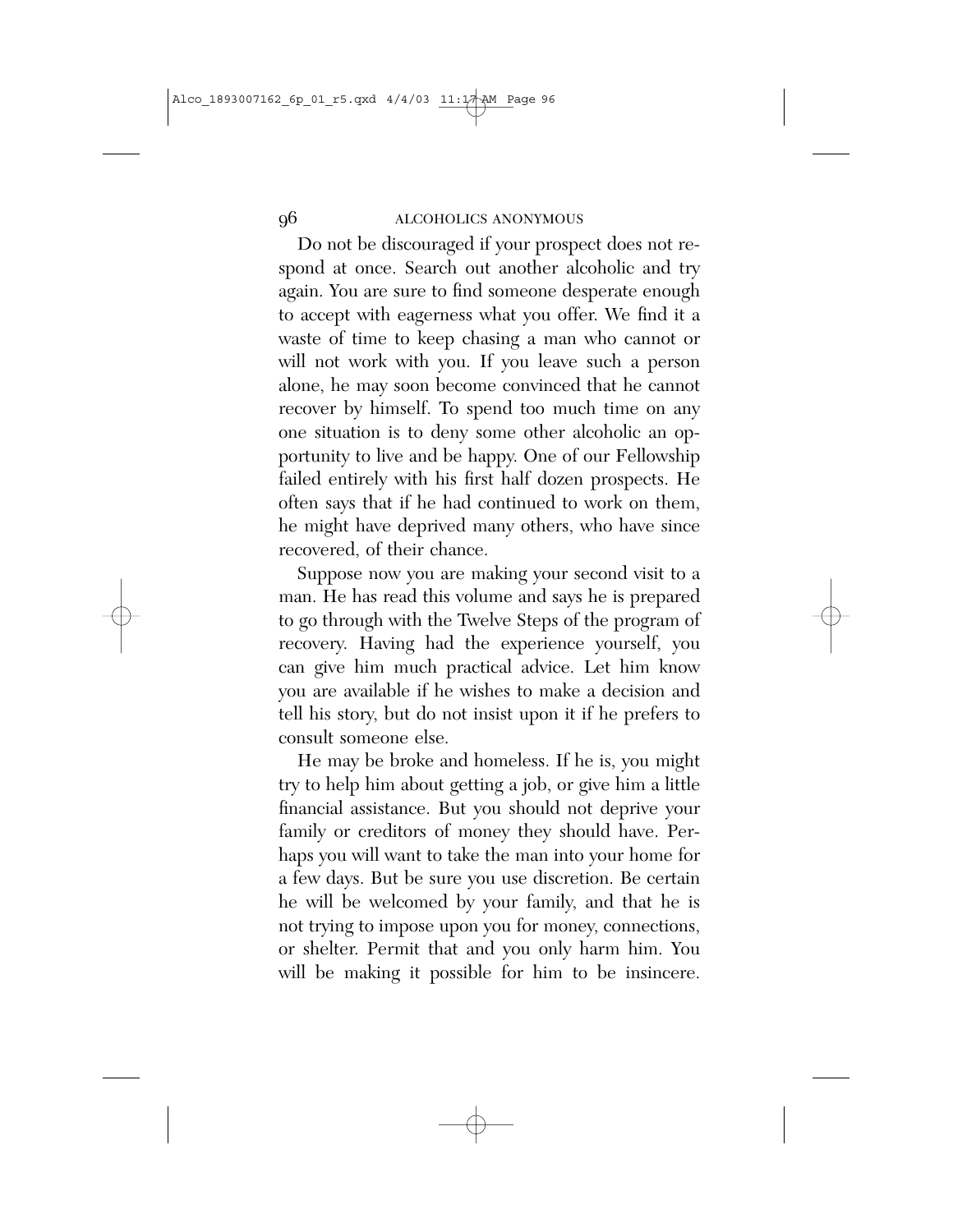You may be aiding in his destruction rather than his recovery.

Never avoid these responsibilities, but be sure you are doing the right thing if you assume them. Helping others is the foundation stone of your recovery. A kindly act once in a while isn't enough. You have to act the Good Samaritan every day, if need be. It may mean the loss of many nights' sleep, great interference with your pleasures, interruptions to your business. It may mean sharing your money and your home, counseling frantic wives and relatives, innumerable trips to police courts, sanitariums, hospitals, jails and asylums. Your telephone may jangle at any time of the day or night. Your wife may sometimes say she is neglected. A drunk may smash the furniture in your home, or burn a mattress. You may have to fight with him if he is violent. Sometimes you will have to call a doctor and administer sedatives under his direction. Another time you may have to send for the police or an ambulance. Occasionally you will have to meet such conditions.

We seldom allow an alcoholic to live in our homes for long at a time. It is not good for him, and it sometimes creates serious complications in a family.

Though an alcoholic does not respond, there is no reason why you should neglect his family. You should continue to be friendly to them. The family should be offered your way of life. Should they accept and practice spiritual principles, there is a much better chance that the head of the family will recover. And even though he continues to drink, the family will find life more bearable.

For the type of alcoholic who is able and willing to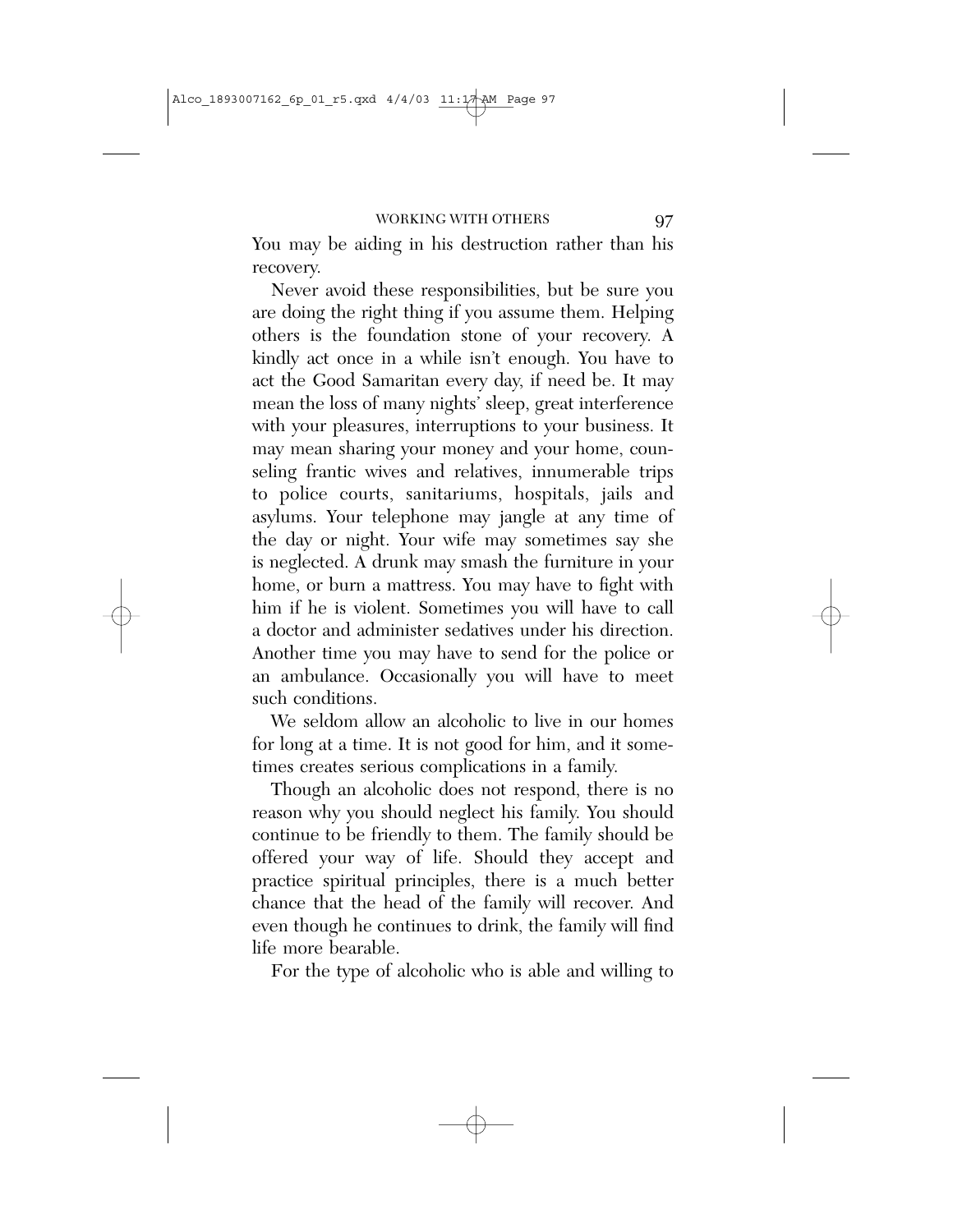get well, little charity, in the ordinary sense of the word, is needed or wanted. The men who cry for money and shelter before conquering alcohol, are on the wrong track. Yet we do go to great extremes to provide each other with these very things, when such action is warranted. This may seem inconsistent, but we think it is not.

It is not the matter of giving that is in question, but when and how to give. That often makes the difference between failure and success. The minute we put our work on a service plane, the alcoholic commences to rely upon our assistance rather than upon God. He clamors for this or that, claiming he cannot master alcohol until his material needs are cared for. Nonsense. Some of us have taken very hard knocks to learn this truth: Job or no job—wife or no wife—we simply do not stop drinking so long as we place dependence upon other people ahead of dependence on God.

Burn the idea into the consciousness of every man that he can get well regardless of anyone. The only condition is that he trust in God and clean house.

Now, the domestic problem: There may be divorce, separation, or just strained relations. When your prospect has made such reparation as he can to his family, and has thoroughly explained to them the new principles by which he is living, he should proceed to put those principles into action at home. That is, if he is lucky enough to have a home. Though his family be at fault in many respects, he should not be concerned about that. He should concentrate on his own spiritual demonstration. Argument and fault-finding are to be avoided like the plague. In many homes this is a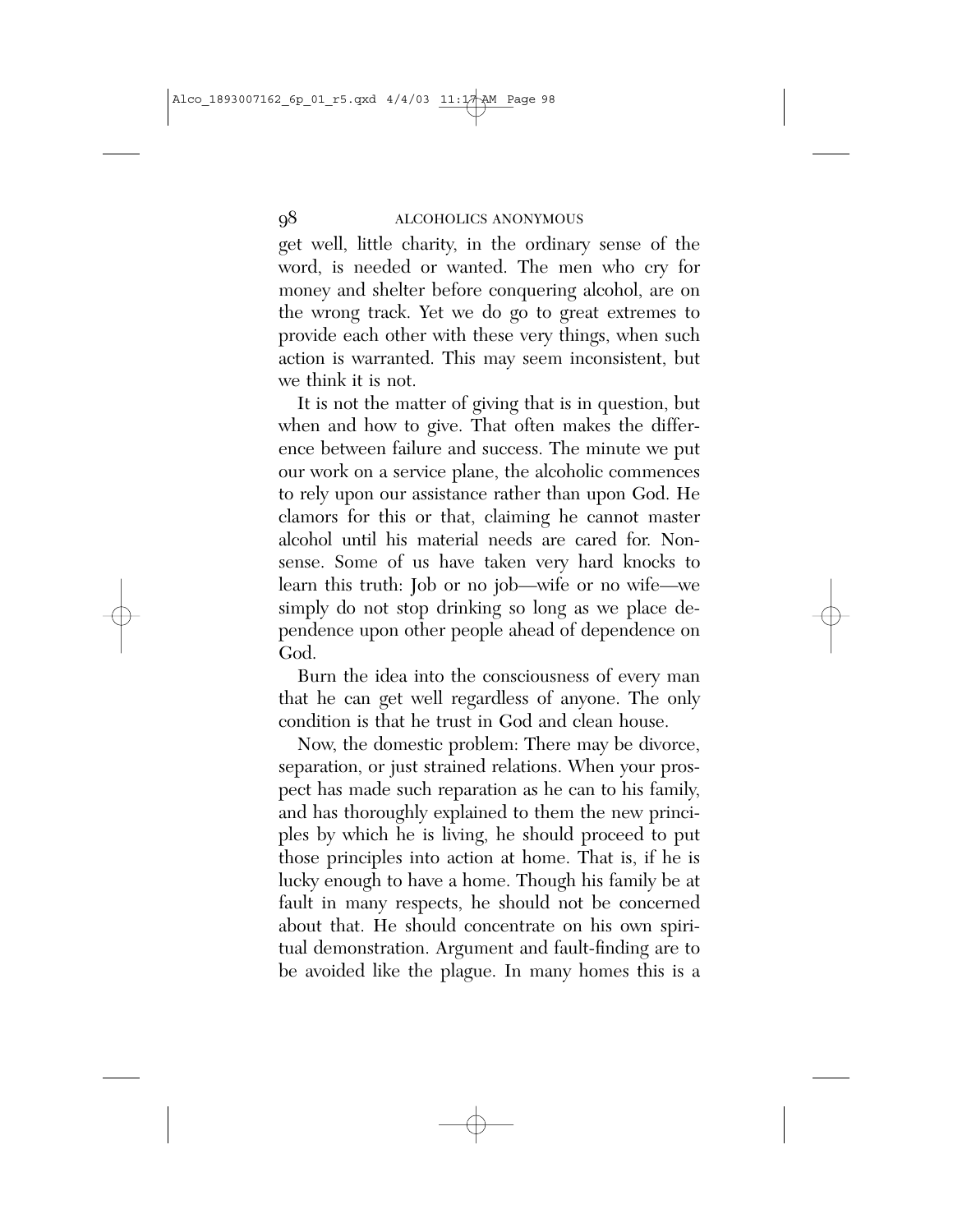difficult thing to do, but it must be done if any results are to be expected. If persisted in for a few months, the effect on a man's family is sure to be great. The most incompatible people discover they have a basis upon which they can meet. Little by little the family may see their own defects and admit them. These can then be discussed in an atmosphere of helpfulness and friendliness.

After they have seen tangible results, the family will perhaps want to go along. These things will come to pass naturally and in good time provided, however, the alcoholic continues to demonstrate that he can be sober, considerate, and helpful, regardless of what anyone says or does. Of course, we all fall much below this standard many times. But we must try to repair the damage immediately lest we pay the penalty by a spree.

If there be divorce or separation, there should be no undue haste for the couple to get together. The man should be sure of his recovery. The wife should fully understand his new way of life. If their old relationship is to be resumed it must be on a better basis, since the former did not work. This means a new attitude and spirit all around. Sometimes it is to the best interests of all concerned that a couple remain apart. Obviously, no rule can be laid down. Let the alcoholic continue his program day by day. When the time for living together has come, it will be apparent to both parties.

Let no alcoholic say he cannot recover unless he has his family back. This just isn't so. In some cases the wife will never come back for one reason or another. Remind the prospect that his recovery is not depen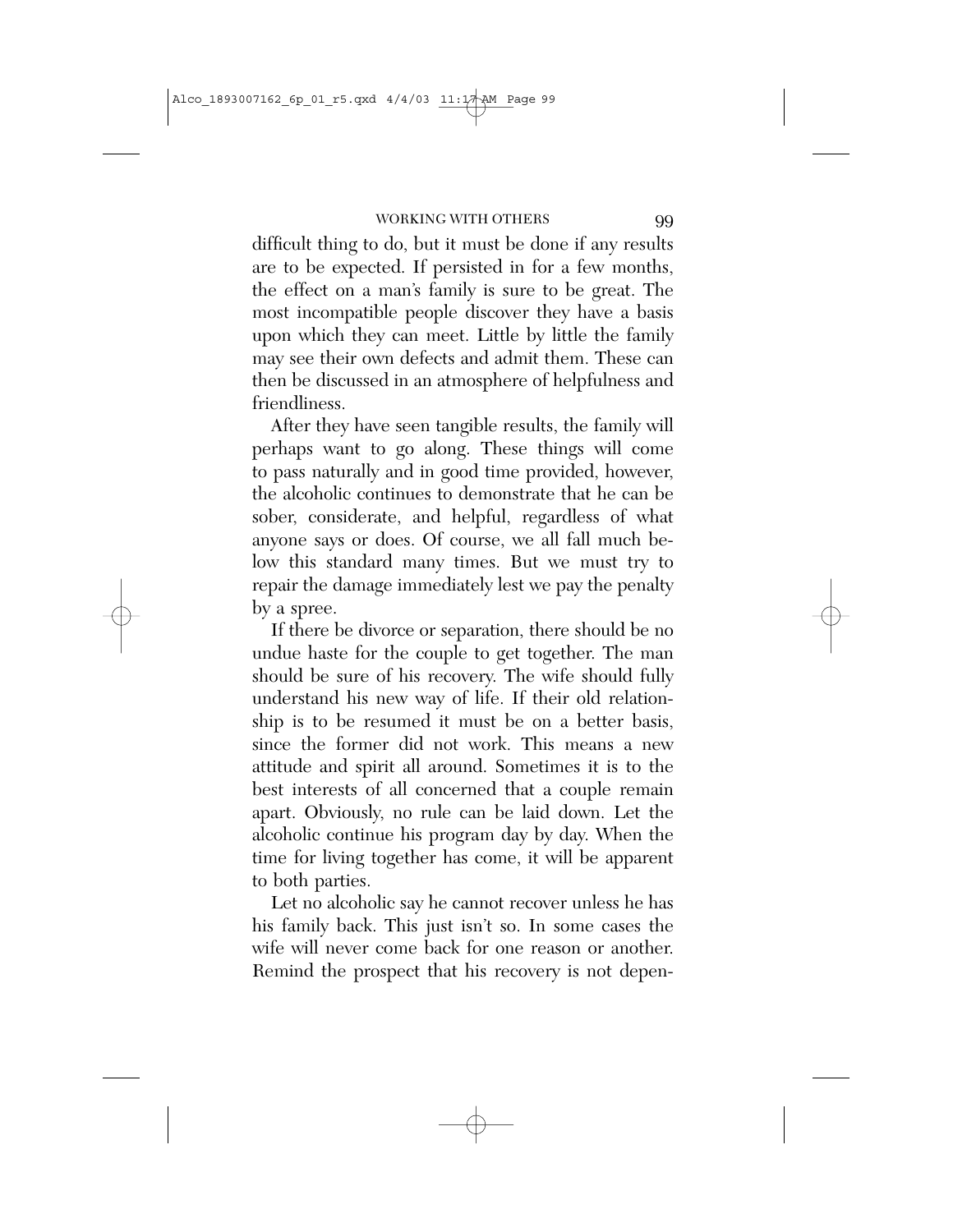dent upon people. It is dependent upon his relationship with God. We have seen men get well whose families have not returned at all. We have seen others slip when the family came back too soon.

Both you and the new man must walk day by day in the path of spiritual progress. If you persist, remarkable things will happen. When we look back, we realize that the things which came to us when we put ourselves in God's hands were better than anything we could have planned. Follow the dictates of a Higher Power and you will presently live in a new and wonderful world, no matter what your present circumstances!

When working with a man and his family, you should take care not to participate in their quarrels. You may spoil your chance of being helpful if you do. But urge upon a man's family that he has been a very sick person and should be treated accordingly. You should warn against arousing resentment or jealousy. You should point out that his defects of character are not going to disappear over night. Show them that he has entered upon a period of growth. Ask them to remember, when they are impatient, the blessed fact of his sobriety.

If you have been successful in solving your own domestic problems, tell the newcomer's family how that was accomplished. In this way you can set them on the right track without becoming critical of them. The story of how you and your wife settled your difficulties is worth any amount of criticism.

Assuming we are spiritually fit, we can do all sorts of things alcoholics are not supposed to do. People have said we must not go where liquor is served; we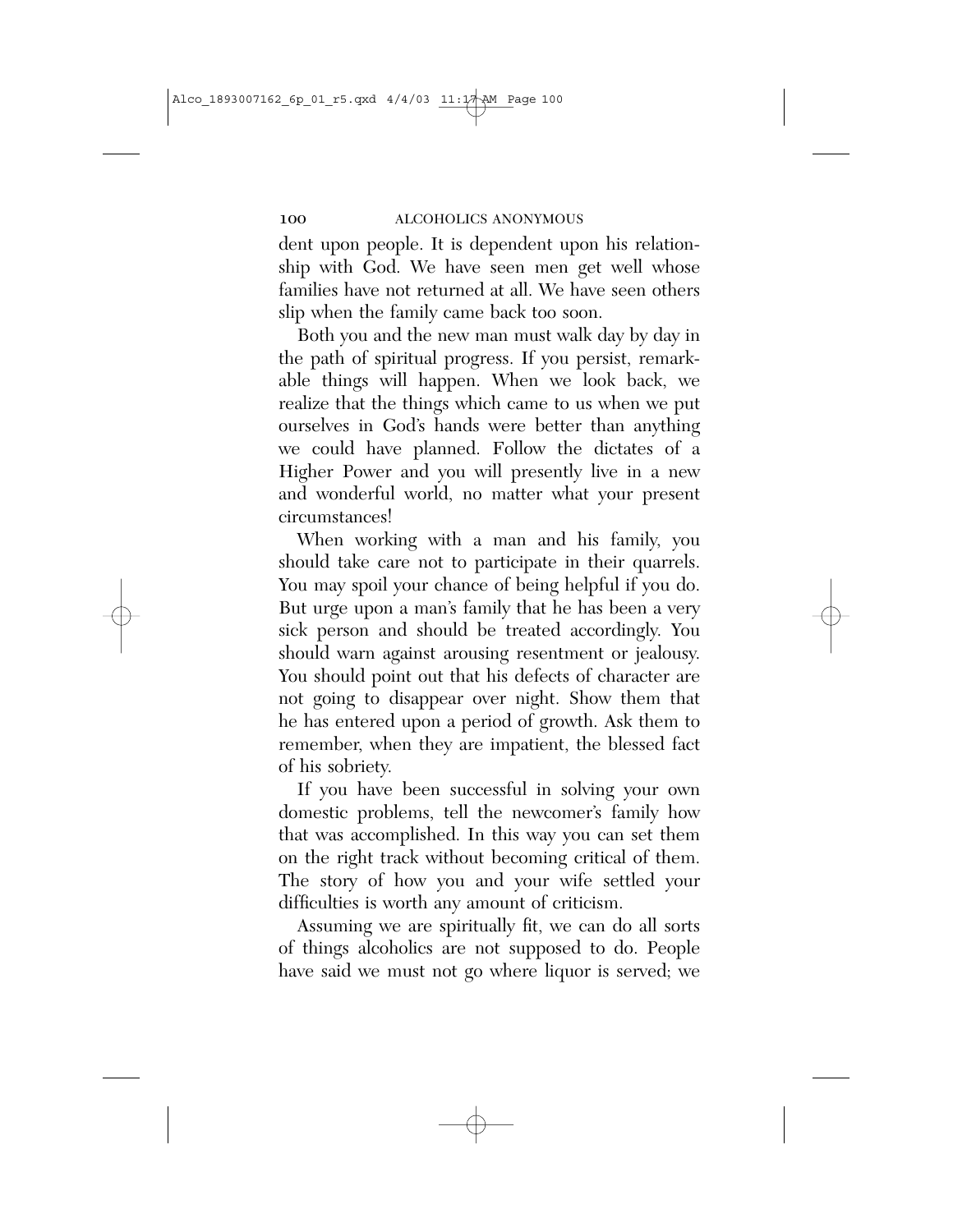must not have it in our homes; we must shun friends who drink; we must avoid moving pictures which show drinking scenes; we must not go into bars; our friends must hide their bottles if we go to their houses; we mustn't think or be reminded about alcohol at all. Our experience shows that this is not necessarily so.

We meet these conditions every day. An alcoholic who cannot meet them, still has an alcoholic mind: there is something the matter with his spiritual status. His only chance for sobriety would be some place like the Greenland Ice Cap, and even there an Eskimo might turn up with a bottle of scotch and ruin everything! Ask any woman who has sent her husband to distant places on the theory he would escape the alcohol problem.

In our belief any scheme of combating alcoholism which proposes to shield the sick man from temptation is doomed to failure. If the alcoholic tries to shield himself he may succeed for a time, but he usually winds up with a bigger explosion than ever. We have tried these methods. These attempts to do the impossible have always failed.

So our rule is not to avoid a place where there is drinking, *if we have a legitimate reason for being there.* That includes bars, nightclubs, dances, receptions, weddings, even plain ordinary whoopee parties. To a person who has had experience with an alcoholic, this may seem like tempting Providence, but it isn't.

You will note that we made an important qualification. Therefore, ask yourself on each occasion, "Have I any good social, business, or personal reason for going to this place? Or am I expecting to steal a little vicarious pleasure from the atmosphere of such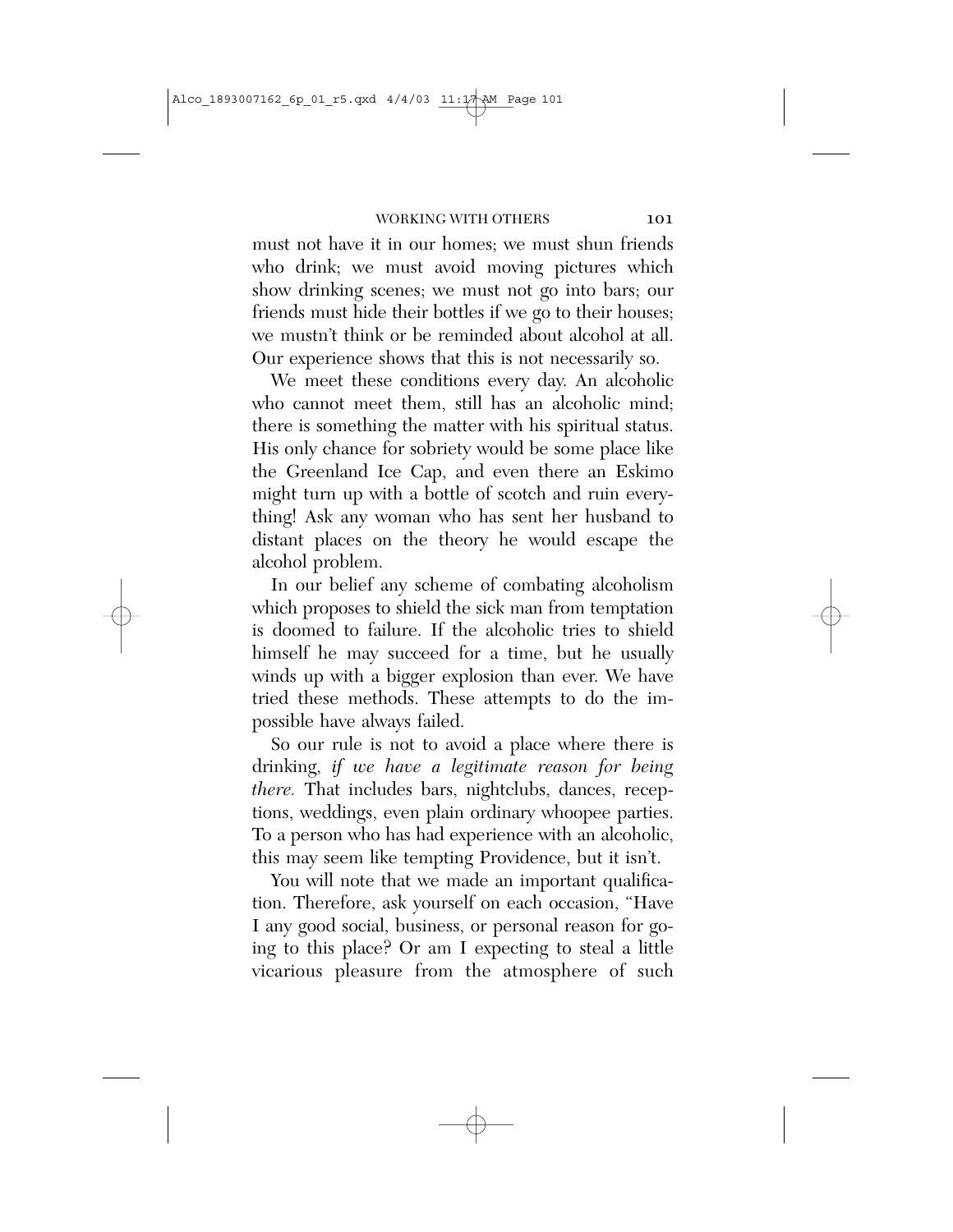places?" If you answer these questions satisfactorily, you need have no apprehension. Go or stay away, whichever seems best. But be sure you are on solid spiritual ground before you start and that your motive in going is thoroughly good. Do not think of what you will get out of the occasion. Think of what you can bring to it. But if you are shaky, you had better work with another alcoholic instead!

Why sit with a long face in places where there is drinking, sighing about the good old days. If it is a happy occasion, try to increase the pleasure of those there; if a business occasion, go and attend to your business enthusiastically. If you are with a person who wants to eat in a bar, by all means go along. Let your friends know they are not to change their habits on your account. At a proper time and place explain to all your friends why alcohol disagrees with you. If you do this thoroughly, few people will ask you to drink. While you were drinking, you were withdrawing from life little by little. Now you are getting back into the social life of this world. Don't start to withdraw again just because your friends drink liquor.

Your job now is to be at the place where you may be of maximum helpfulness to others, so never hesitate to go anywhere if you can be helpful. You should not hesitate to visit the most sordid spot on earth on such an errand. Keep on the firing line of life with these motives and God will keep you unharmed.

Many of us keep liquor in our homes. We often need it to carry green recruits through a severe hangover. Some of us still serve it to our friends provided they are not alcoholic. But some of us think we should not serve liquor to anyone. We never argue this ques